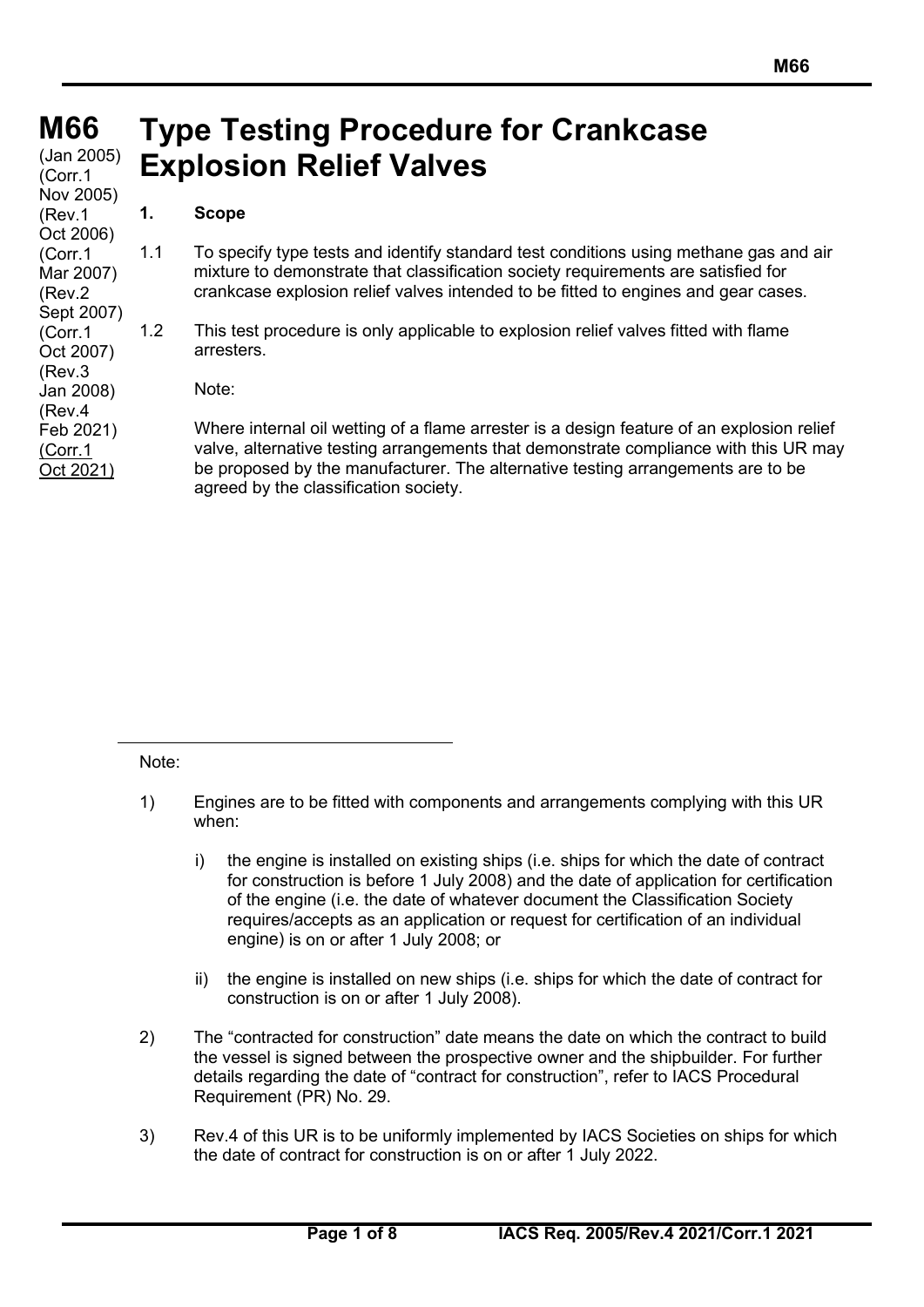- **2. Recognised Standards**
- (cont'd) 2.1 EN 12874:2002 ISO 16852:2016
	- 2.2 ISO/IEC 17025:2017
	- 2.3 EN 1070:2018 ISO 12100:2010
	- 2.4 VDI 3673-1:2002
	- 2.5 IMO MSC/Circ.677 as amended by MSC/Circ.1009 and MSC.1/Circ.1324

# **3. Purpose**

- 3.1 The purpose of type testing crankcase explosion relief valves is fourfold:
- 3.1.1 To verify the effectiveness of the flame arrester.
- 3.1.2 To verify that the valve closes after an explosion.
- 3.1.3 To verify that the valve is gas/air tight after an explosion.
- 3.1.4 To establish the level of over pressure protection provided by the valve.

## **4. Test facilities**

- 4.1 Test houses carrying out type testing of crankcase explosion relief valves are to meet the following requirements:
- 4.1.1 The test houses where testing is carried out are to be accredited to a National or International Standard, e.g. ISO/IEC 17025:2017, and are to be acceptable to the classification societies.
- 4.1.2 The test facilities are to be equipped so that they can perform and record explosion testing in accordance with this procedure.
- 4.1.3 The test facilities are to have equipment for controlling and measuring a methane gas in air concentration within a test vessel to an accuracy of  $\pm$  0.1%.
- 4.1.4 The test facilities are to be capable of effective point-located ignition of a methane gas in air mixture.
- 4.1.5 The pressure measuring equipment is to be capable of measuring the pressure in the test vessel in at least two positions, one at the valve and the other at the test vessel centre. The measuring arrangements are to be capable of measuring and recording the pressure changes throughout an explosion test at a frequency recognising the speed of events during an explosion. The result of each test is to be documented by video recording and by recording with a heat sensitive camera.
- 4.1.6 The test vessel for explosion testing is to have documented dimensions. The dimensions are to be such that the vessel is not "pipe like" with the distance between dished ends being not more than 2.5 times its diameter. The internal volume of the test vessel is to include any standpipe arrangements.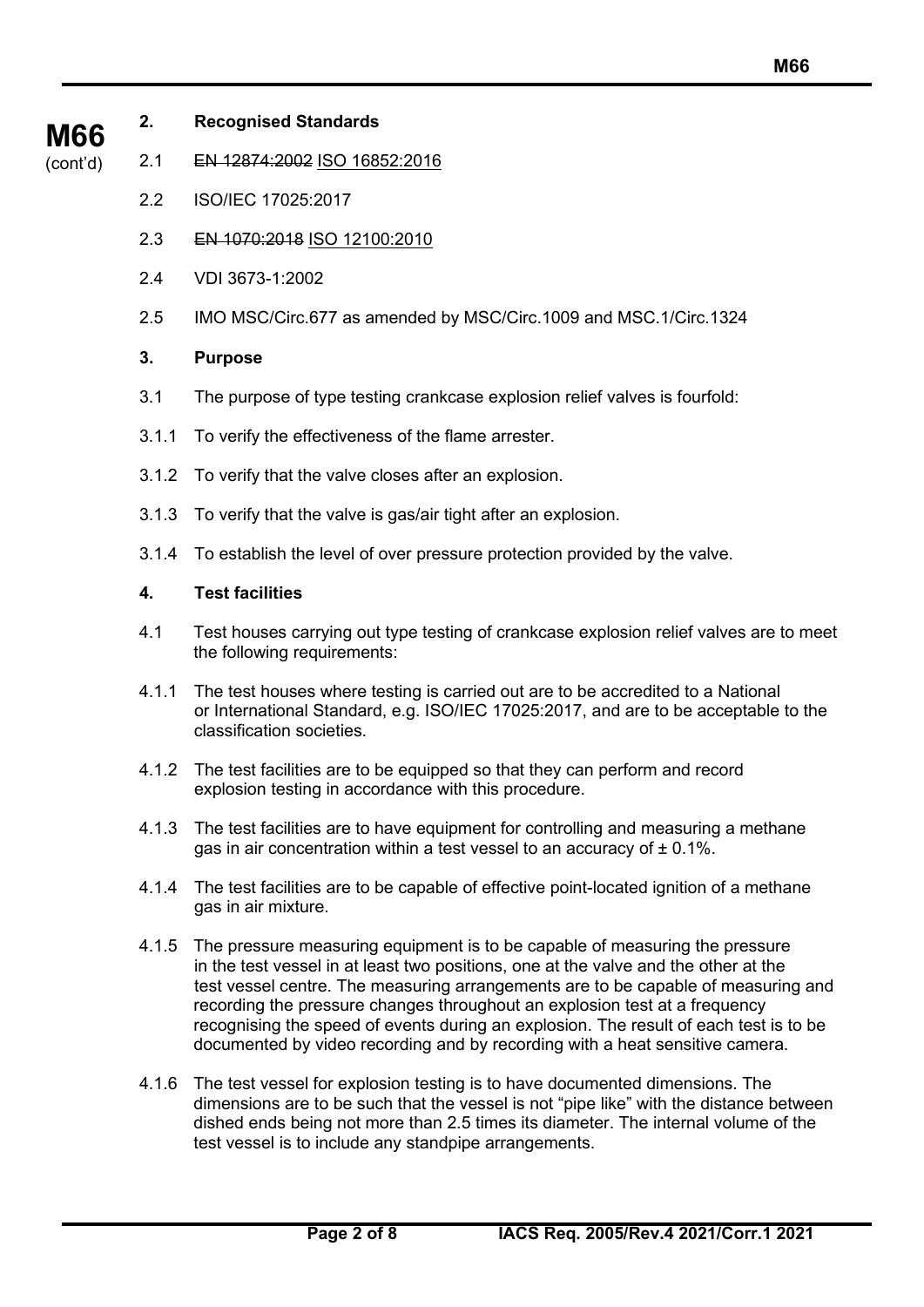- 4.1.7 The test vessel is to be provided with a flange, located centrally at one end perpendicular to the vessel longitudinal axis, for mounting the explosion relief valve. The test vessel is to be arranged in an orientation consistent with how the valve will be installed in service, i.e., in the vertical plane or the horizontal plane.
	- 4.1.8 A circular plate is to be provided for fitting between the pressure vessel flange and valve to be tested with the following dimensions:
		- a) Outside diameter of 2 times the outer diameter of the valve top cover.
		- b) Internal bore having the same internal diameter as the valve to be tested.
	- 4.1.9 The test vessel is to have connections for measuring the methane in air mixture at the top and bottom.
	- 4.1.10 The test vessel is to be provided with a means of fitting an ignition source at a position specified in item 5.3.
	- 4.1.11 The test vessel volume is to be as far as practicable, related to the size and capability of the relief valve to be tested. In general, the volume is to correspond to the requirement in UR M9.3 for the free area of explosion relief valve to be not less than 115cm<sup>2</sup>/m<sup>3</sup> of crankcase gross volume.

Notes:

**M66** (cont'd)

- 1. This means that the testing of a valve having  $1150 \text{cm}^2$  of free area, would require a test vessel with a volume of 10 $m<sup>3</sup>$ .
- 2. Where the free area of relief valves is greater than 115  $\text{cm}^2/\text{m}^3$  of the crankcase gross volume**,** the volume of the test vessel is to be consistent with the design ratio.
- 3. In no case is the volume of the test vessel to vary by more than +15% to -15% from the design cm $^{2}/$ m $^{3}$  volume ratio.

#### **5. Explosion test process**

- 5.1 All explosion tests to verify the functionality of crankcase explosion relief valves are to be carried out using an air and methane mixture with a volumetric methane concentration of 9.5% ±0.5%. The pressure in the test vessel is to be not less than atmospheric and is not to exceed the opening pressure of the relief valve.
- 5.2 The concentration of methane in the test vessel is to be measured at the top and bottom of the vessel and these concentrations are not to differ by more than 0.5%.
- 5.3 The ignition of the methane and air mixture is to be made at the centreline of the test vessel at a position approximately one third of the height or length of the test vessel opposite to where the valve is mounted.
- 5.4 The ignition is to be made using a maximum 100 joule explosive charge.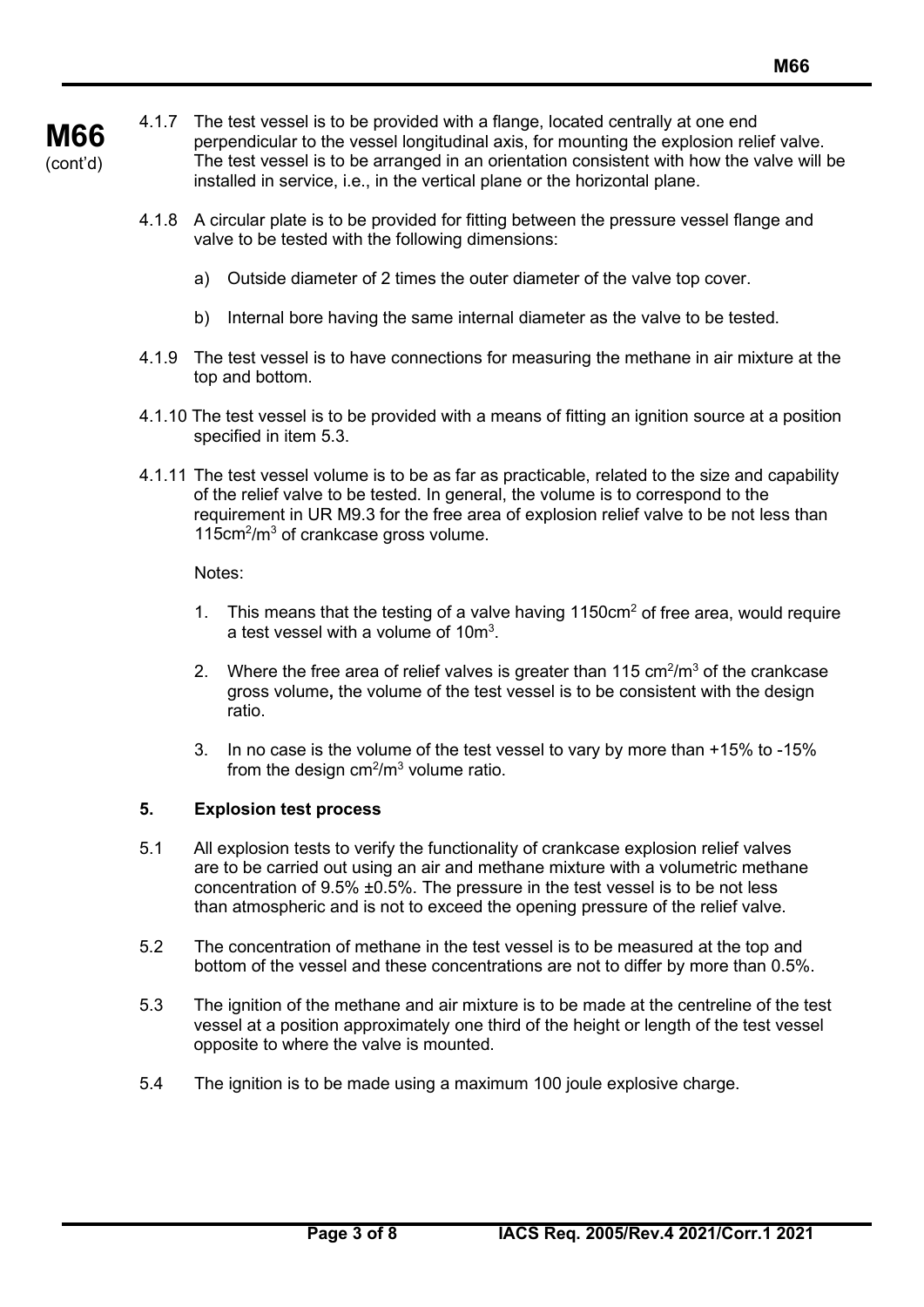#### **6. Valves to be tested**

**M66** (cont'd)

6.1 The valves used for type testing (including testing specified in item 6.3) are to be selected from the manufacturer's normal production line for such valves by the classification society witnessing the tests.

- 6.2 For approval of a specific valve size, three valves are to be tested in accordance with 6.3 and 7. For a series of valves item 9 refers.
- 6.3 The valves selected for type testing are to have been previously tested at the manufacturer's works to demonstrate that the opening pressure is in accordance with the specification within a tolerance of  $\pm 20\%$  and that the valve is air tight at a pressure below the opening pressure for at least 30 seconds.

Note:

This test is to verify that the valve is air tight following assembly at the manufacturer's works and that the valve begins to open at the required pressure demonstrating that the correct spring has been fitted.

6.4 The type testing of valves is to recognise the orientation in which they are intended to be installed on the engine or gear case. Three valves of each size are to be tested for each intended installation orientation, i.e. in the vertical and/or horizontal positions.

#### **7. Method**

- 7.1 The following requirements are to be satisfied at explosion testing:
- 7.1.1 The explosion testing is to be witnessed by a classification society surveyor.
- 7.1.2 Where valves are to be installed on an engine or gear case with shielding arrangements to deflect the emission of explosion combustion products, the valves are to be tested with the shielding arrangements fitted.
- 7.1.3 Successive explosion testing to establish a valve's functionality is to be carried out as quickly as possible during stable weather conditions.
- 7.1.4 The pressure rise and decay during all explosion testing is to be recorded.
- 7.1.5 The external condition of the valves is to be monitored during each test for indication of any flame release by video and heat sensitive camera.
- 7.2 The explosion testing is to be in three stages for each valve that is required to be approved as being type tested.
- 7.2.1 Stage 1:
- 7.2.1.1Two explosion tests are to be carried out in the test vessel with the circular plate described in 4.1.8 fitted and the opening in the plate covered by a 0.05mm thick polythene film.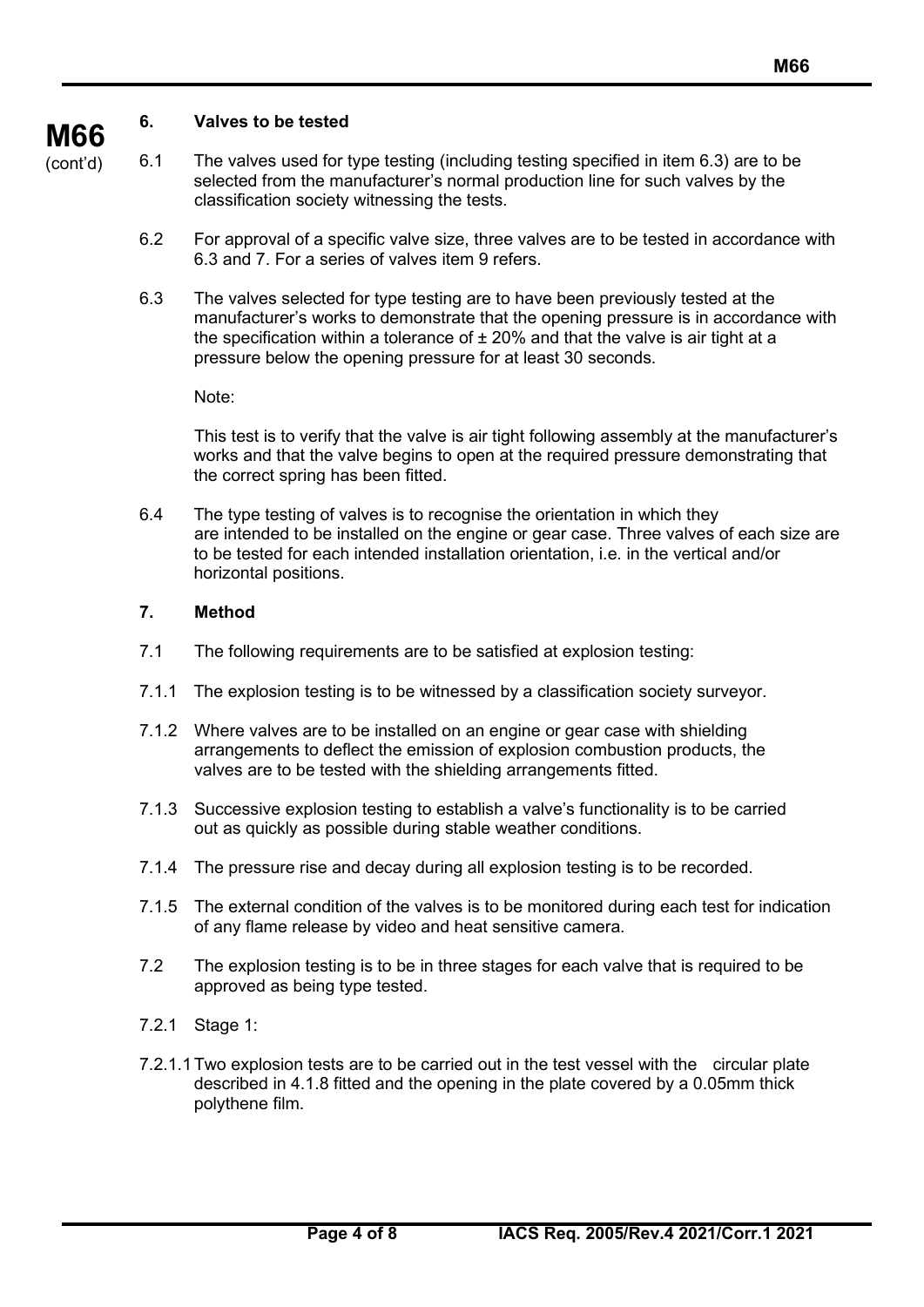Note:

These tests establish a reference pressure level for determination of the capability of a relief valve in terms of pressure rise in the test vessel, see 8.1.6.

- 7.2.2 Stage 2:
- 7.2.2.1Two explosion tests are to be carried out on three different valves of the same size. Each valve is to be mounted in the orientation for which approval is sought i.e., in the vertical or horizontal position with the circular plate described in 4.1.8 located between the valve and pressure vessel mounting flange.
- 7.2.2.2The first of the two tests on each valve is to be carried out with a 0.05mm thick polythene bag, having a minimum diameter of three times the diameter of the circular plate and volume not less than 30% of the test vessel, enclosing the valve and circular plate. Before carrying out the explosion test the polythene bag is to be empty of air. The polythene bag is required to provide a readily visible means of assessing whether there is flame transmission through the relief valve following an explosion consistent with the requirements of the standards identified in Section 2.

Note:

During the test, the explosion pressure will open the valve and some unburned methane/air mixture will be collected in the polythene bag. When the flame reaches the flame arrester and if there is flame transmission through the flame arrester, the methane/air mixture in the bag will be ignited and this will be visible.

- 7.2.2.3Provided that the first explosion test successfully demonstrated that there was no indication of combustion outside the flame arrester and there are no visible signs of damage to the flame arrester or valve, a second explosion test without the polythene bag arrangement is to be carried out as quickly as possible after the first test. During the second explosion test, the valve is to be visually monitored for any indication of combustion outside the flame arrester and video records are to be kept for subsequent analysis. The second test is required to demonstrate that the valve can still function in the event of a secondary crankcase explosion.
- 7.2.2.4After each explosion, the test vessel is to be maintained in the closed condition for at least 10 seconds to enable the tightness of the valve to be ascertained. The tightness of the valve can be verified during the test from the pressure/time records or by a separate test after completing the second explosion test.
- 7.2.3 Stage 3:
- 7.2.3.1 Carry out two further explosion tests as described in Stage 1. These further tests are required to provide an average baseline value for assessment of pressure rise, recognising that the test vessel ambient conditions may have changed during the testing of the explosion relief valves in Stage 2.

### **8. Assessment and records**

8.1 For the purposes of verifying compliance with the requirements of this UR, the assessment and records of the valves used for explosion testing is to address the following: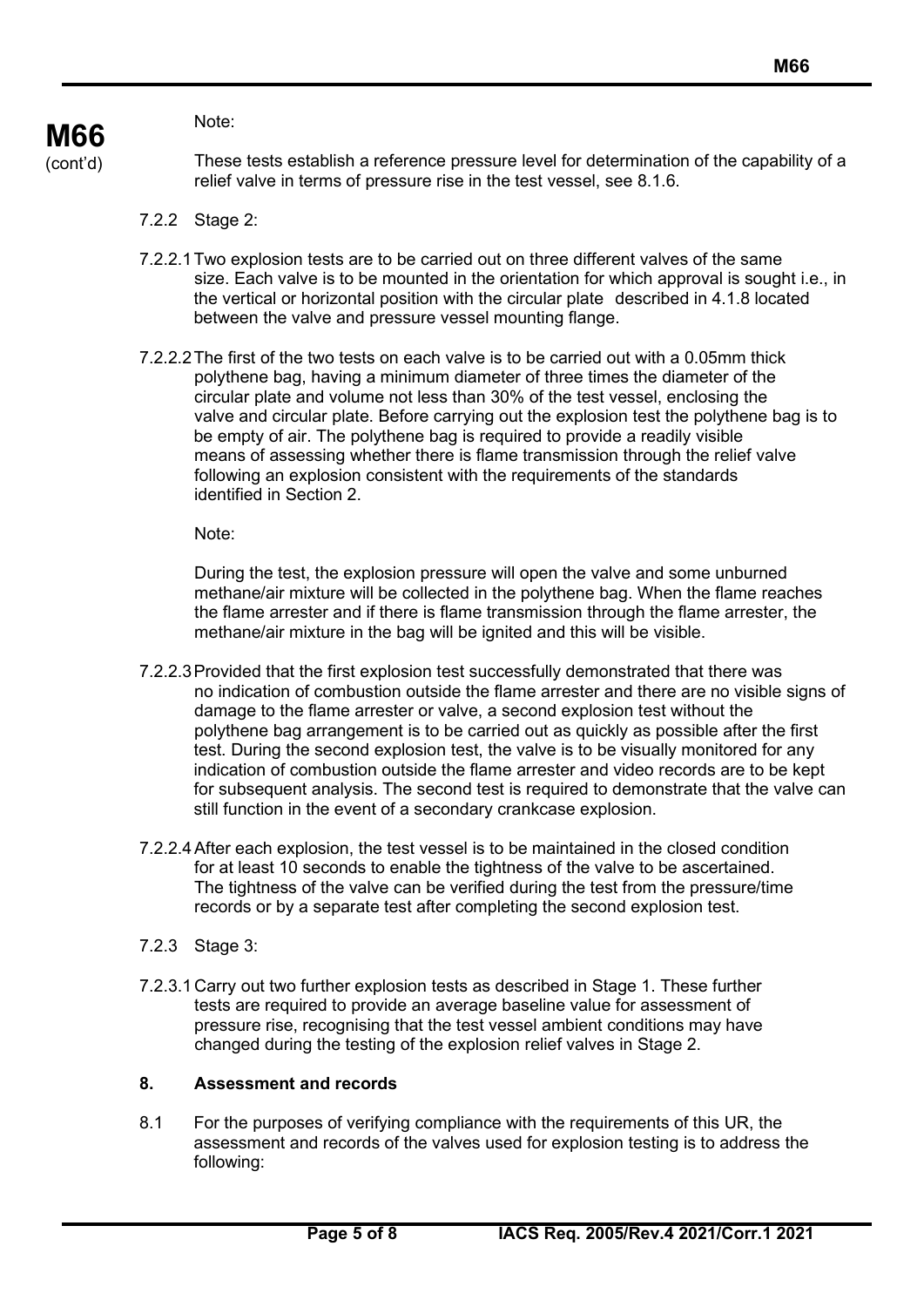8.1.1 The valves to be tested are to have evidence of design appraisal/approval by the classification society witnessing tests.

**M66** (cont'd)

- 8.1.2 The designation, dimensions and characteristics of the valves to be tested are to be recorded. This is to include the free area of the valve and of the flame arrester and the amount of valve lift at 0.2bar.
- 8.1.3 The test vessel volume is to be determined and recorded.
- 8.1.4 For acceptance of the functioning of the flame arrester there is not to be any indication of flame or combustion outside the valve during an explosion test. This should be confirmed by the test laboratory taking into account measurements from the heat sensitive camera.
- 8.1.5 The pressure rise and decay during an explosion is to be recorded, with indication of the pressure variation showing the maximum overpressure and steady underpressure in the test vessel during testing. The pressure variation is to be recorded at two points in the pressure vessel.
- 8.1.6 The effect of an explosion relief valve in terms of pressure rise following an explosion is ascertained from maximum pressures recorded at the centre of the test vessel during the three stages. The pressure rise within the test vessel due to the installation of a relief valve is the difference between average pressure of the four explosions from Stages 1 and 3 and the average of the first tests on the three valves in Stage 2. The pressure rise is not to exceed the limit specified by the manufacturer.
- 8.1.7 The valve tightness is to be ascertained by verifying from the records at the time of testing that an underpressure of at least 0.3bar is held by the test vessel for at least 10 seconds following an explosion. This test is to verify that the valve has effectively closed and is reasonably gas-tight following dynamic operation during an explosion.
- 8.1.8 After each explosion test in Stage 2, the external condition of the flame arrester is to be examined for signs of serious damage and/or deformation that may affect the operation of the valve.
- 8.1.9 After completing the explosion tests, the valves are to be dismantled and the condition of all components ascertained and documented. In particular, any indication of valve sticking or uneven opening that may affect operation of the valve is to be noted. Photographic records of the valve condition are to be taken and included in the report.

#### **9. Design series qualification**

- 9.1 The qualification of quenching devices to prevent the passage of flame can be evaluated for other similar devices of identical type where one device has been tested and found satisfactory.
- 9.2 The quenching ability of a flame arrester depends on the total mass of quenching lamellas/mesh. Provided the materials, thickness of materials, depth of lamellas/thickness of mesh layer and the quenching gaps are the same, then the same quenching ability can be qualified for different sizes of flame arresters subject to (a) and (b) being satisfied.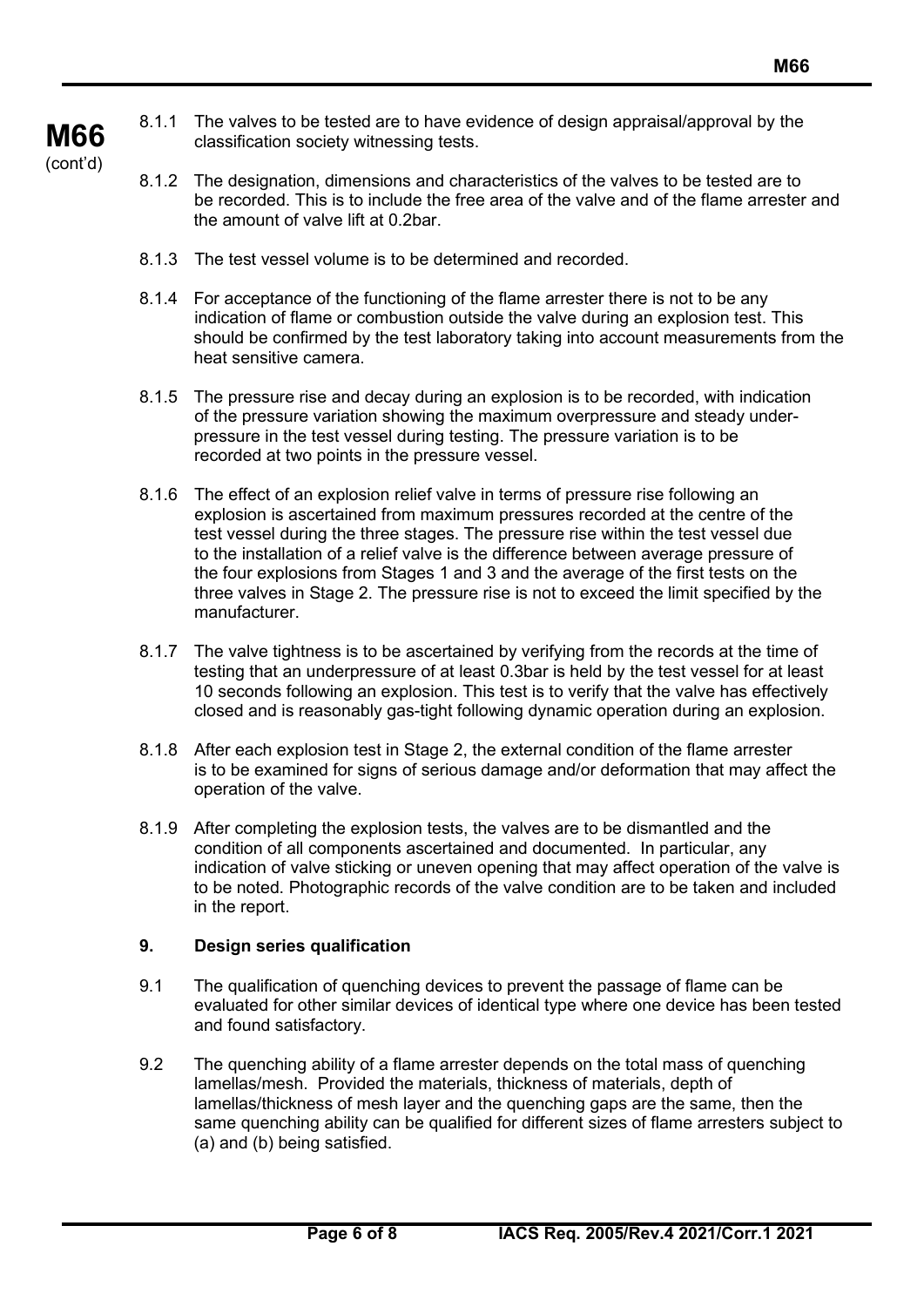$$
\text{(a)} \qquad \frac{n_1}{n_2} = \sqrt{\frac{S_1}{S_2}}
$$

**M66** (cont'd)

(b) 
$$
\frac{A_1}{A_2} = \frac{S_1}{S_2}
$$

Where:

- $n_1$  = total depth of flame arrester corresponding to the number of lamellas of size 1 quenching device for a valve with a relief area equal to  $S_1$
- *n2* = total depth of flame arrester corresponding to the number of lamellas of size 2 quenching device for a valve with a relief area equal to *S2*
- $A_1$  = free area of quenching device for a valve with a relief area equal to  $S_1$
- $A_2$  = free area of quenching device for a valve with a relief area equal to  $S_2$
- 9.3 The qualification of explosion relief valves of larger sizes than that which has been previously satisfactorily tested in accordance with Sections 7 and 8 can be evaluated where valves are of identical type and have identical features of construction subject to the following:
- 9.3.1 The free area of a larger valve does not exceed three times + 5% that of the valve that has been satisfactorily tested.
- 9.3.2 One valve of the largest size, subject to 9.3.1, requiring qualification is subject to satisfactory testing required by 6.3 and 7.2.2 except that a single valve will be accepted in 7.2.2.1 and the volume of the test vessel is not to be less than one third of the volume required by 4.1.11.
- 9.3.3 The assessment and records are to be in accordance with Section 8 noting that 8.1.6 will only be applicable to Stage 2 for a single valve.
- 9.4 The qualification of explosion relief valves of smaller sizes than that which has been previously satisfactorily tested in accordance with Sections 7 and 8 can be evaluated where valves are of identical type and have identical features of construction subject to the following:
- 9.4.1 The free area of a smaller valve is not less than one third of the valve that has been satisfactorily tested.
- 9.4.2 One valve of the smallest size, subject to 9.4.1, requiring qualification is subject to satisfactory testing required by 6.3 and 7.2.2 except that a single valve will be accepted in 7.2.2.1 and the volume of the test vessel is not to be more than the volume required by 4.1.11.
- 9.4.3 The assessment and records are to be in accordance with Section 8 noting that 8.1.6 will only be applicable to Stage 2 for a single valve.

# **10. The report**

10.1 The test facility is to deliver a full report that includes the following information